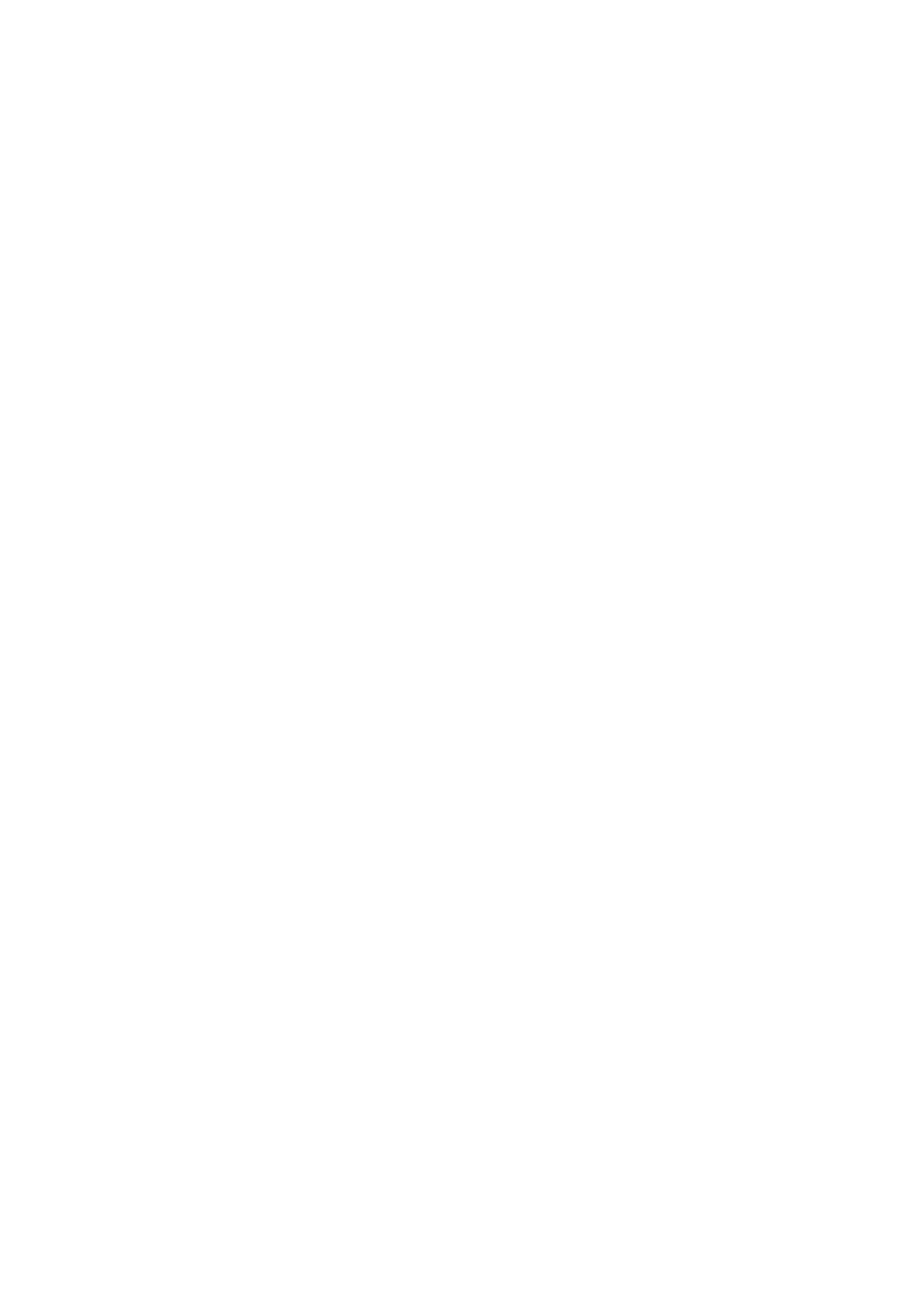Page

#### Table of contents



NOTE! This Manual is intended for use by experienced mechanics using safe procedures in properly equipped shops.

Safety precautions should always be followed such as wearing safety glasses, using adequate lifting aids, and using tools and equipment in good condition. Sisu Axles, Inc., its agents, associates or representatives are not responsible for damage or injury occurring while working on their components.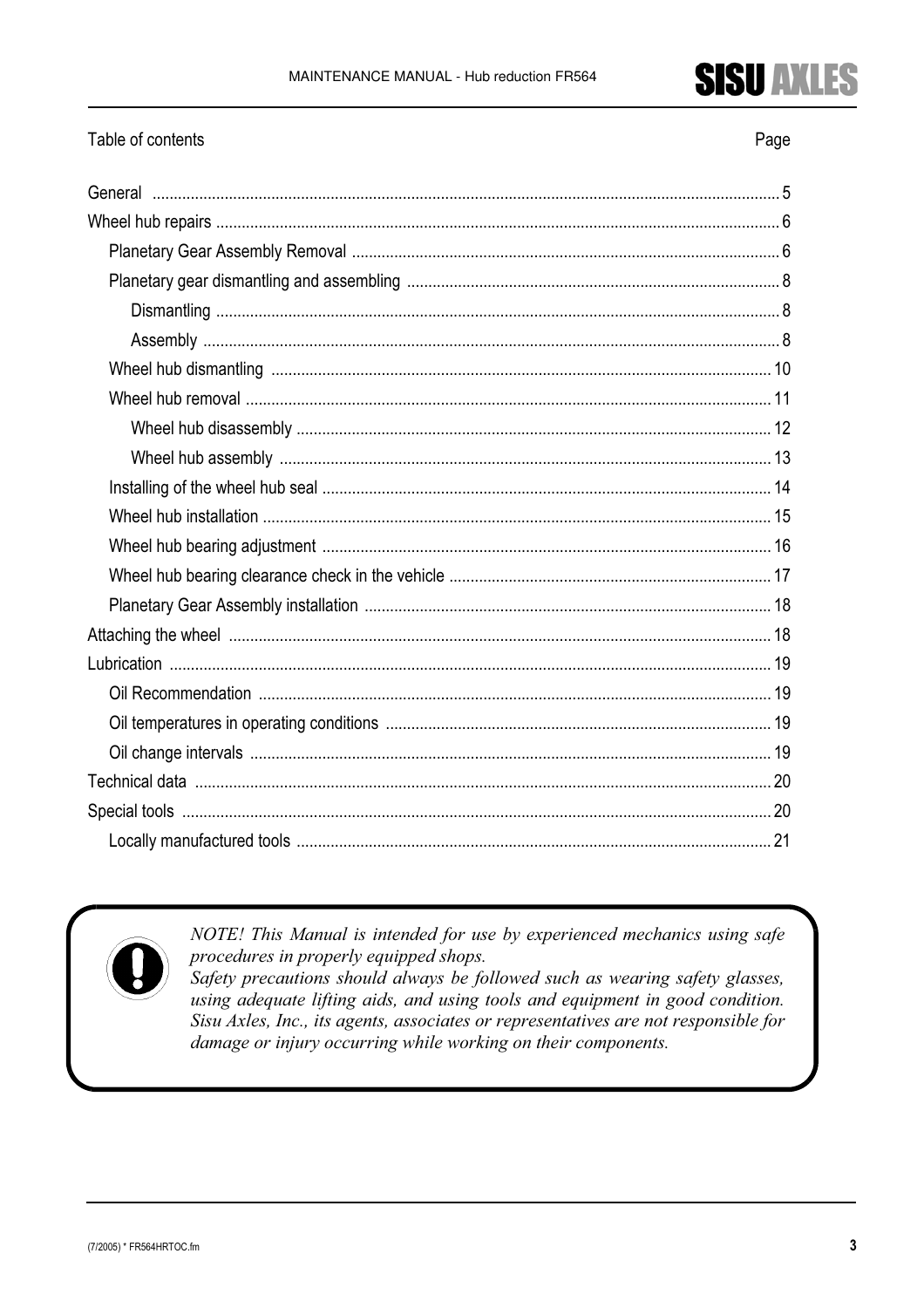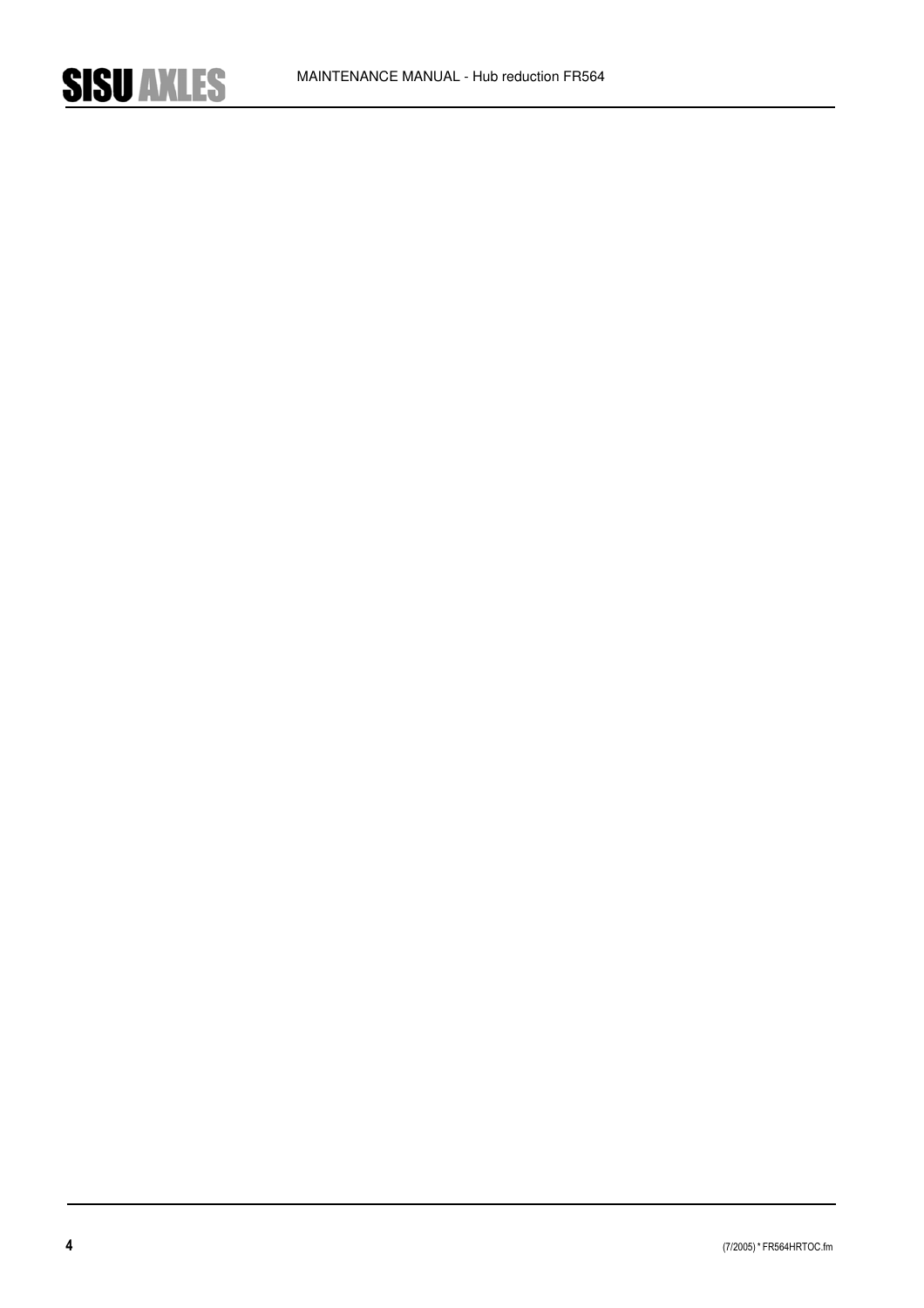# **SISU FR564 hub reduction**

## **1 General**

In this manual, there are repair instructions for the FR564 hub reductions, which are used in Sisu FRDP-13/16, FRMP-13/16 and FRFP-13/16 automotive axles and also in the latest FRMP-20 and FRDP-20 axles.

The wheel hub incorporates a planetary type hub reduction with 5 planet gears. Hub repair can be performed in the vehicle or when the axle removed and taken to the workshop.



NOTE! Repair instructions for the drive gear and for the brakes are in separate manuals.



Picture 1 General view of FR564 Hub reduction (cooled version)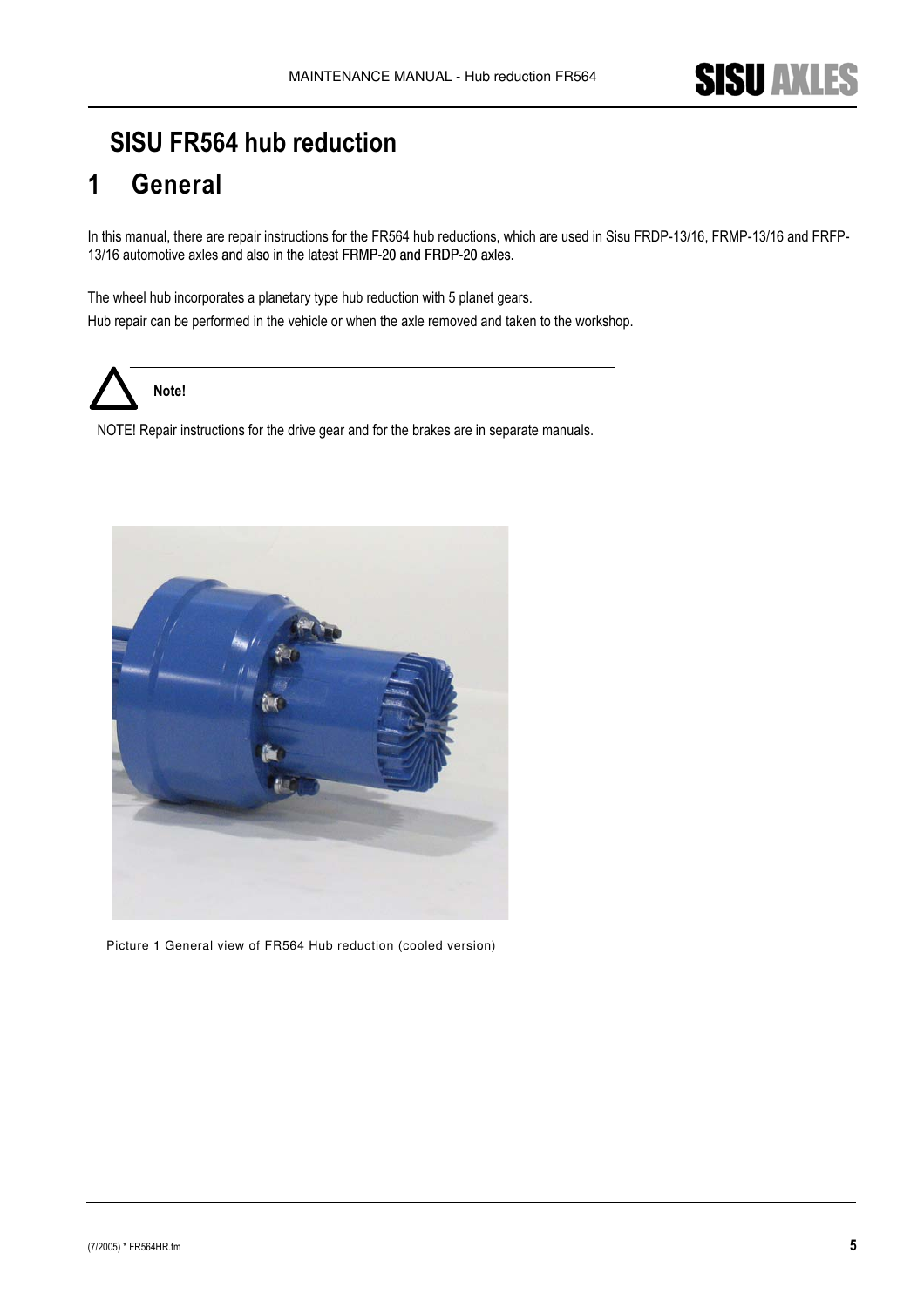## **2 Wheel hub repairs**

## **2.1 Planetary Gear Assembly Removal**

1. Remove level plug and drain plug (2 and 3 in Picture 2) and drain oil from the planetary gears into a suitable container.



Picture 2 Wheel hub plugs

2. Unscrew hub cover retaining screws (1 in Picture 2) and remove cover.



Picture 3 Wheel hub cover removed

3. Remove locking ring with a suitable screw driver at the end of the ring (arrow 1 in Picture 3). The planetary can now be pulled out.



Picture 4 Planetary gear removed

- 4. Remove screws (1 in Picture 4) which lock planet wheel shafts and locking ring (2 in Picture 4) together with planetary carrier.
- 5. Take the planetary gear to a workshop press and place the supports under the toothed flange and drive the planet wheel shafts from inside off the carrier.



#### **Note!**

With the planet gear shafts removed, take care to contain the bearing needles and spacers which are loose in the planetary gears. Do not lose the axle shaft thrust bearing.

6. Knock also the trust plug, (8 in Picture 5) off the housing.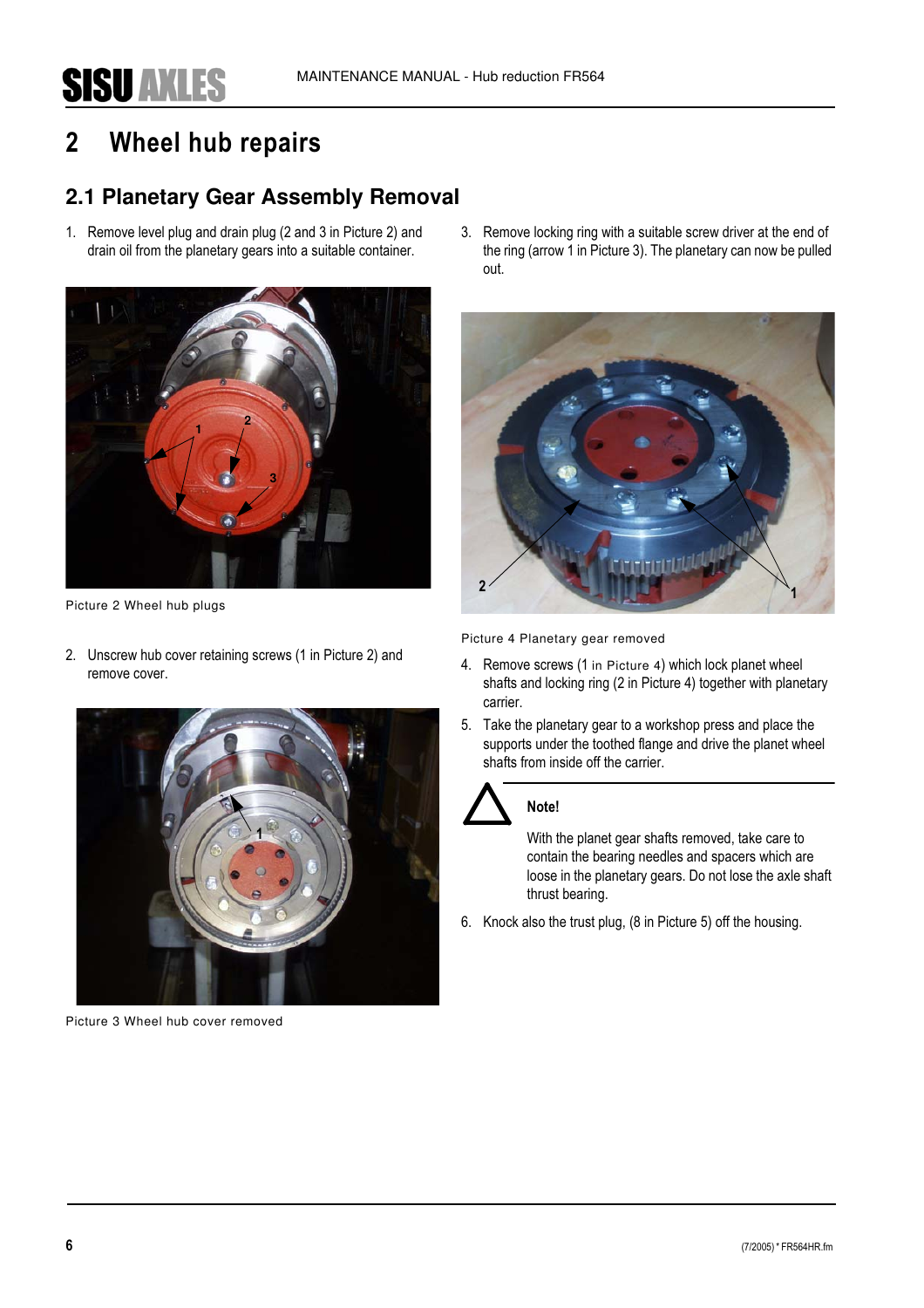

Picture 5 Planetary gear in sectional view

- 1. Planetary carrier
- 2. Locking plate
- 3. Planet wheel shaft
- 4. Spacer ring
- 5. Bearing needle

Inspect all planetary gear parts and discard all defective ones. Wash all parts to be re-used

- 6. Planet wheel
- 7. Trust washer
- 8. Trust plug
- 9. Hexagon screw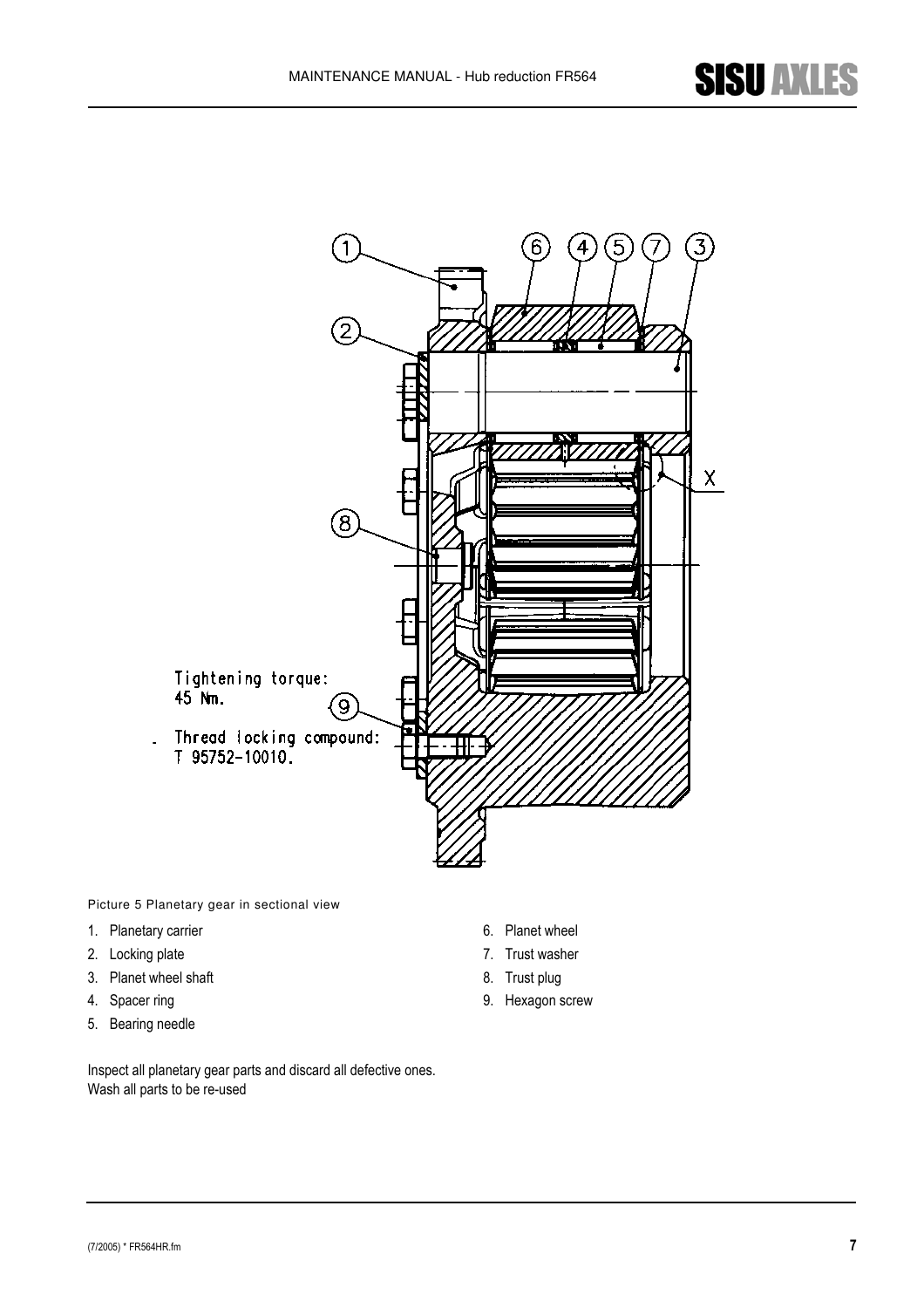## **2.2 Planetary gear dismantling and assembling**

#### **2.2.1 Dismantling**

- 1. Remove screws (1 in Picture 4) which lock planet wheel shafts and locking ring (2 in Picture 4) together with planetary carrier.
- 2. Take the planetary gear to a workshop press and place the supports under the toothed flange and drive the planet wheel shafts from inside off the carrier.



#### **Note!**

With the planet gear shafts removed, take care to contain the bearing needles and spacers which are loose in the planetary gears. Do not lose the axle shaft thrust bearing.

3. Knock also the trust plug, (8 in Picture 5) off the housing.

#### **2.2.2 Assembly**

- 1. Attach the planetary carrier to a workshop wise at toothed flange
- 2. Install bearing needles and spacers inside the planet wheels. Use grease in this operation.



### **Note!**

Install bearing needles and spacers very carefully and count the number of them, to be sure that all of them will be installed. 46 needles inside each wheel in two rows.

- 3. Install prepared planet wheel with trust washers and push planet wheel shafts manually as long they slide easily. Note location of the locking screw hole.
- 4. Install the locking plate, 8 in Picture 6 and attach it on the planet shaft ends with screws, 9 in Picture 6 (5 pcs.). Tighten the screws moderately only.
- 5. Use locking compound, 95752-10010 in the threads.
- 6. Take the planetary carrier to a workshop press and use suitable ring on the locking plate inner or outer perimeter and drive the planet shafts to the carrier frame level.
- 7. Install other screws (5 pcs), which attach the locking plate to the carrier frame.
- 8. Use locking compound, 95752-10010 in the threads.
- 9. Tighten all screws to 45 Nm torque.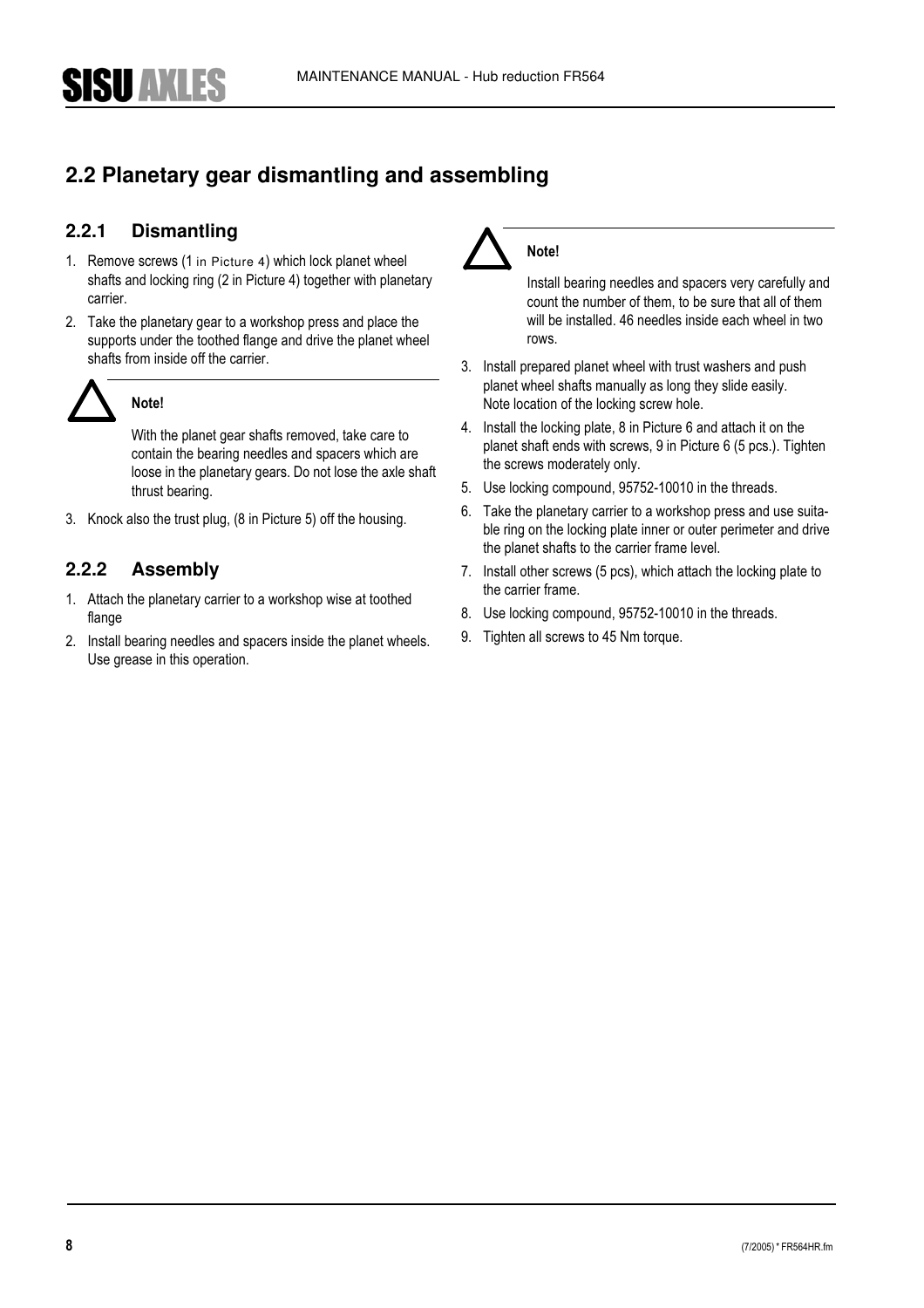

Picture 6 Planetary gear in exploded view

- 1. Planet wheel shaft
- 2. Thrust washer
- 3. Bearing needles
- 4. Spacer
- 5. Planet wheel
- 6. Planetary carrier
- 7. Thrust bearing
- 8. Lock plate
- 9. Screws (10 pcs.)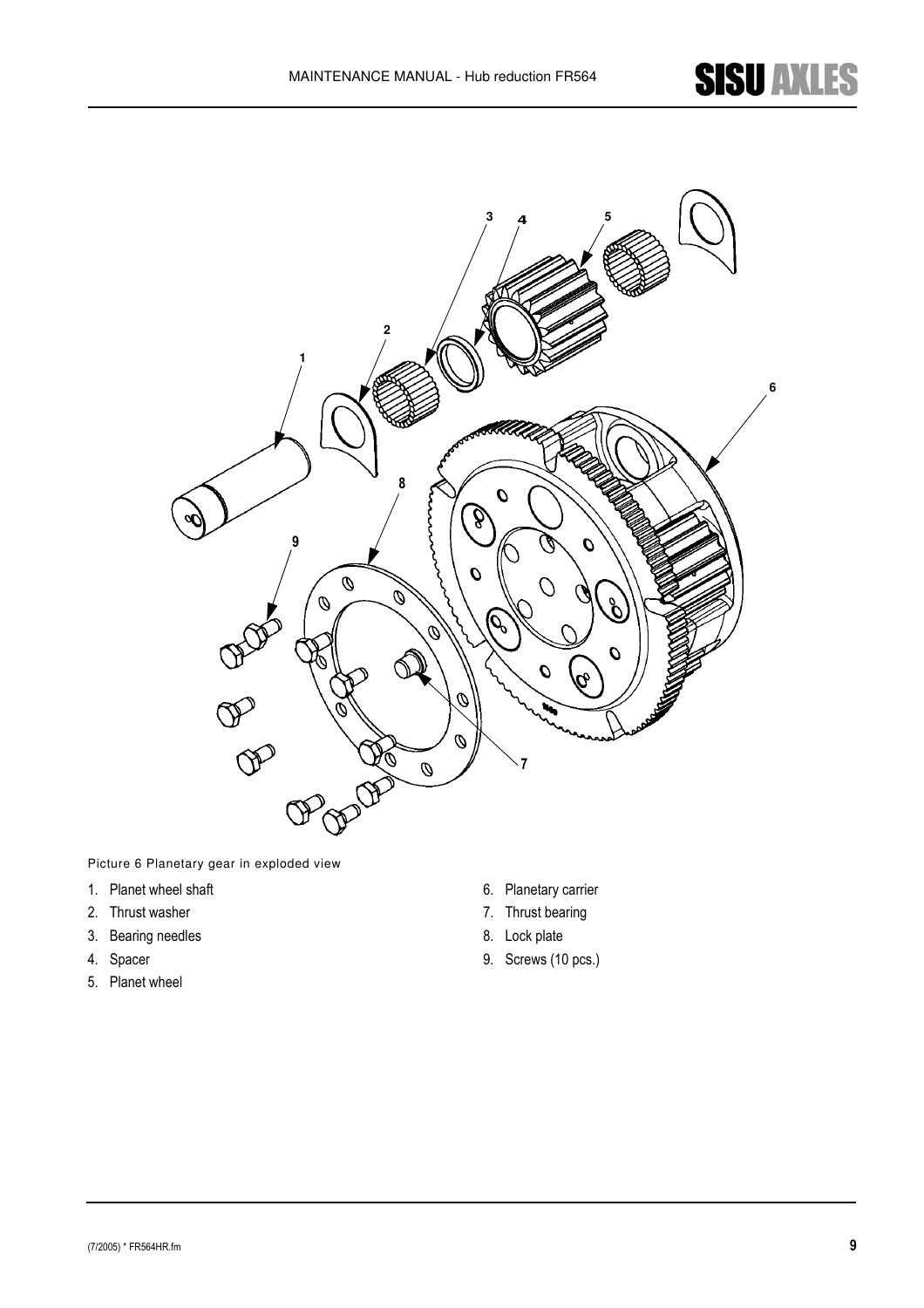## **2.3 Wheel hub dismantling**

**SISU AXLES** 



Picture 7 Complete hub reduction with wheel hub in exploded view

- 1. Planetary gear assembly
- 2. Ring gear
- 3. Locking ring
- 4. Ring gear hub
- 5. Spacer ring
- 6. Locking plate
- 7. Locking nut
- 8. Allen head screw
- 9. Allen head screw
- 10. Shim
- 11. Shim 12. Shim
- 13. Shim
- 14. Shim
- 15. Spacer bush
- 16. Protection cup
- 17. Sun gear
- 18. Circlip
- 19. Locking ring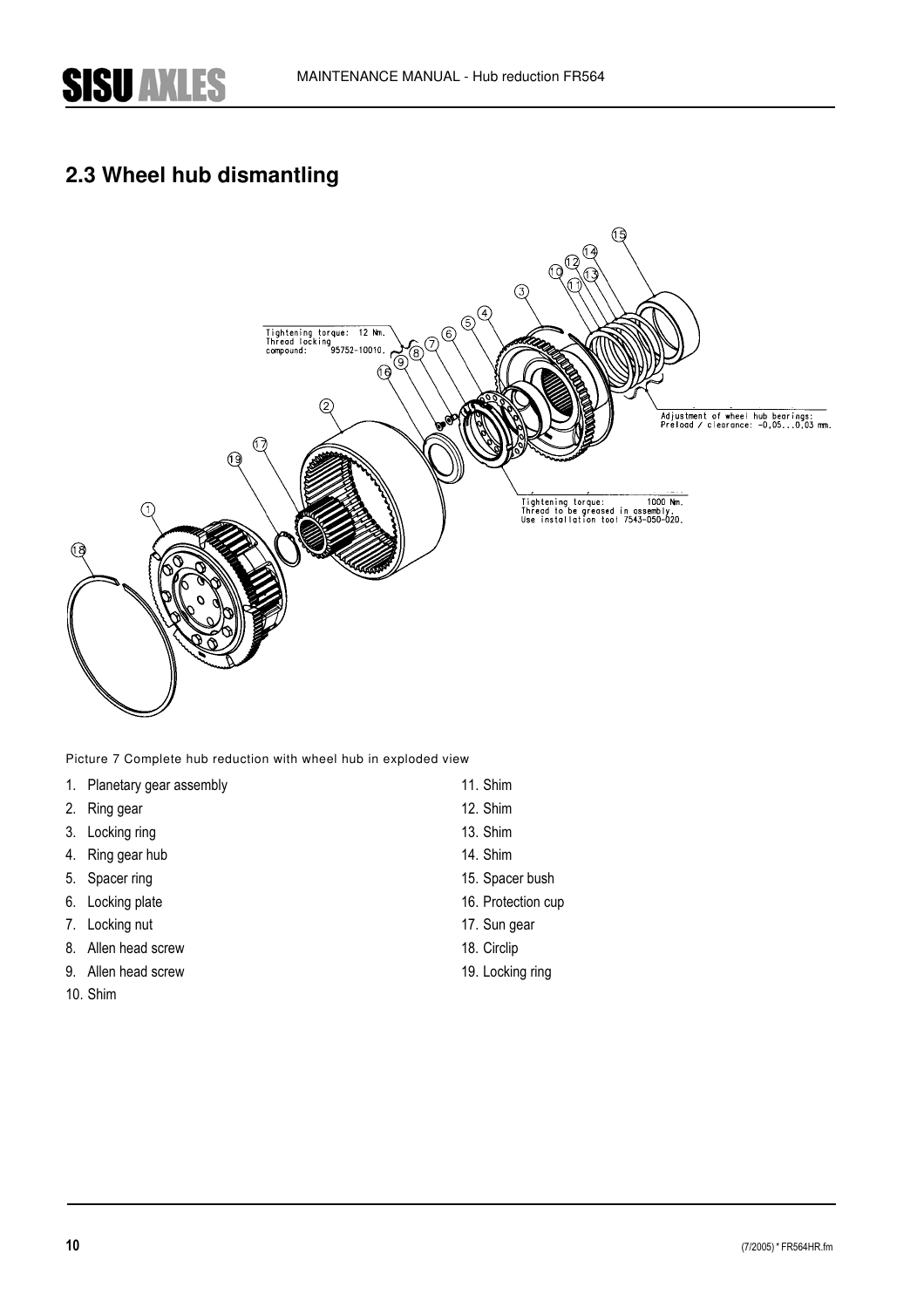#### **2.3.1 Wheel hub removal**

1. Pull the axle shaft with sun gear out of the axle housing. Remove the protection cup, 16 in Picture 7 under the sun gear on the axle threads.



To make removal easier, support the wheel hub.



Picture 8 Wheel hub planetary assy and axle shaft removed.

- 2. Remove the screws, 8 and 9 in Picture 7 from the locking nut 7.
- 3. Remove locking nut with tool 7543-050-020 and take care of locking plate 6.



Picture 9 Removing the ring gear with its hub.

After removing the planetary ring gear and its hub, you can remove the wheel hub. The inner wheel bearing and the hub seal can now be removed.



### **Note!**

The spacer ring, 5 in Picture 7 is installed inside the ring gear hub, 4 with light press fit and it will remain inside the hub.

Normally spacer ring do not need replacement, but if it must be replaced it can be removed by knocking with a drift and installed by same way.

- 4. Lift the ring gear 2 with hub, 4 in Picture 7 off the wheel hub. Outer wheel hub bearing will follow with it.
- 5. If necessary, remove the locking ring, 3 in Picture 7 and remove the ring gear from the ring gear hub 4.



Picture 10 Wheel hub removal, brake drum is already removed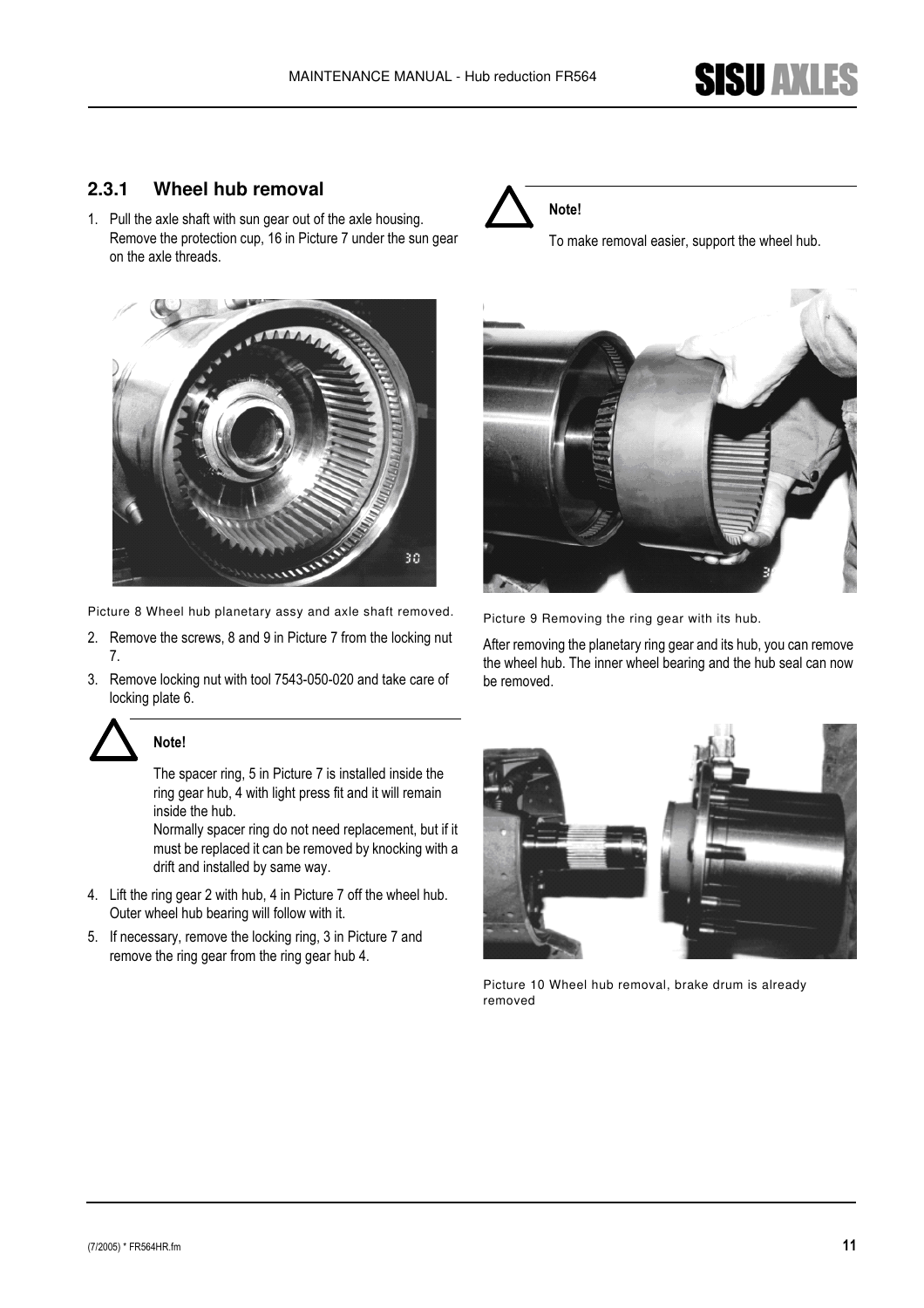#### **2.3.2 Wheel hub disassembly**



Picture 11 Wheel hub in exploded view

- 1. Hub casing
- 2. Tapered roller bearing
- 3. Tapered roller bearing
- 4. Spacer ring
- 5. Cassette type seal
- 1. Remove the hub seal and the inner wheel bearing. Remove the bearing cups from the hub with a soft drift if bearing replacement is required.
- 2. Remove spacer ring, 4 in Picture 11, if it need replacement.
- 6. Cover
- 7. O-ring
- 8. Allen head screw
- 9. Sealing ring
- 10. Level plug
- 11. Drain plug



#### **Note!**

Spacer ring is installed onto axle tube with strong locking compound. Heat the spacer rapidly, that locking compound melts and spacer ring cam be taken off.

3. Inspect all wheel components carefully and clean all parts to reused.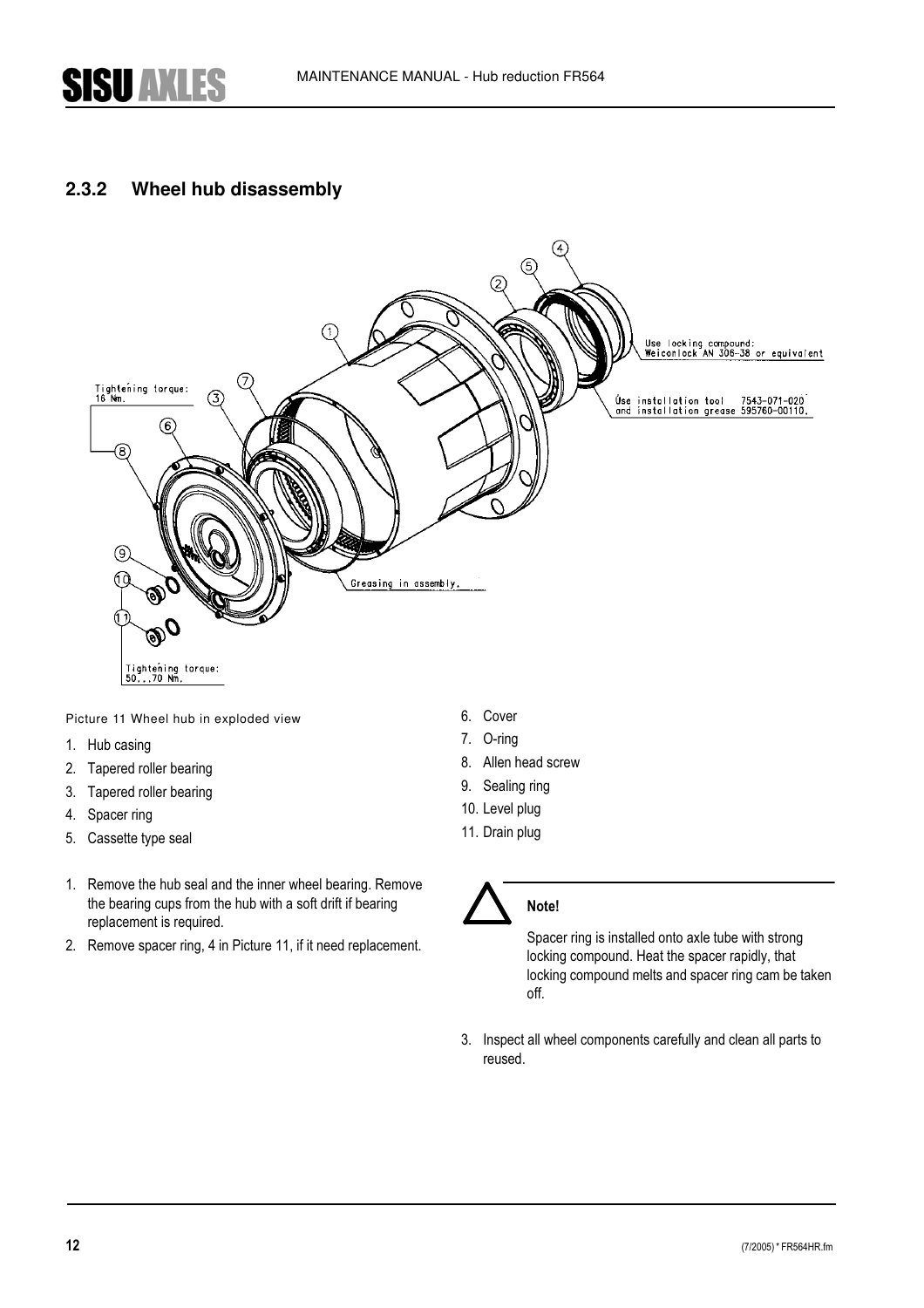### **2.4 Wheel hub assembly**

Inspect the wheel hub carefully before assembly. Always install a new wheel hub seal. Replace any bearings, which have any defects such as scratches, worn spots or discoloring. Ensure that bearing cups are tight in their seats. If cups are loose in the hub, the hub must be replaced. Inspect the planetary ring gear and its mounting in the hub. If any defects are found in the ring gear, it must be replaced.

1. Using a shop press, install the bearing cups in the wheel hub. 2. Lubricate the seal and the bearing with grease. Install the inner bearing cone and the wheel hub seal in the wheel hub.



Picture 12 Wheel hub in sectional view (typical)

- 1. Spacer ring
- 2. Shims
- 3. Spacer ring
- 4. Spacer
- 5. Locking screw
- 6. Protection cup
- 7. Locking screw
- 8. Locking ring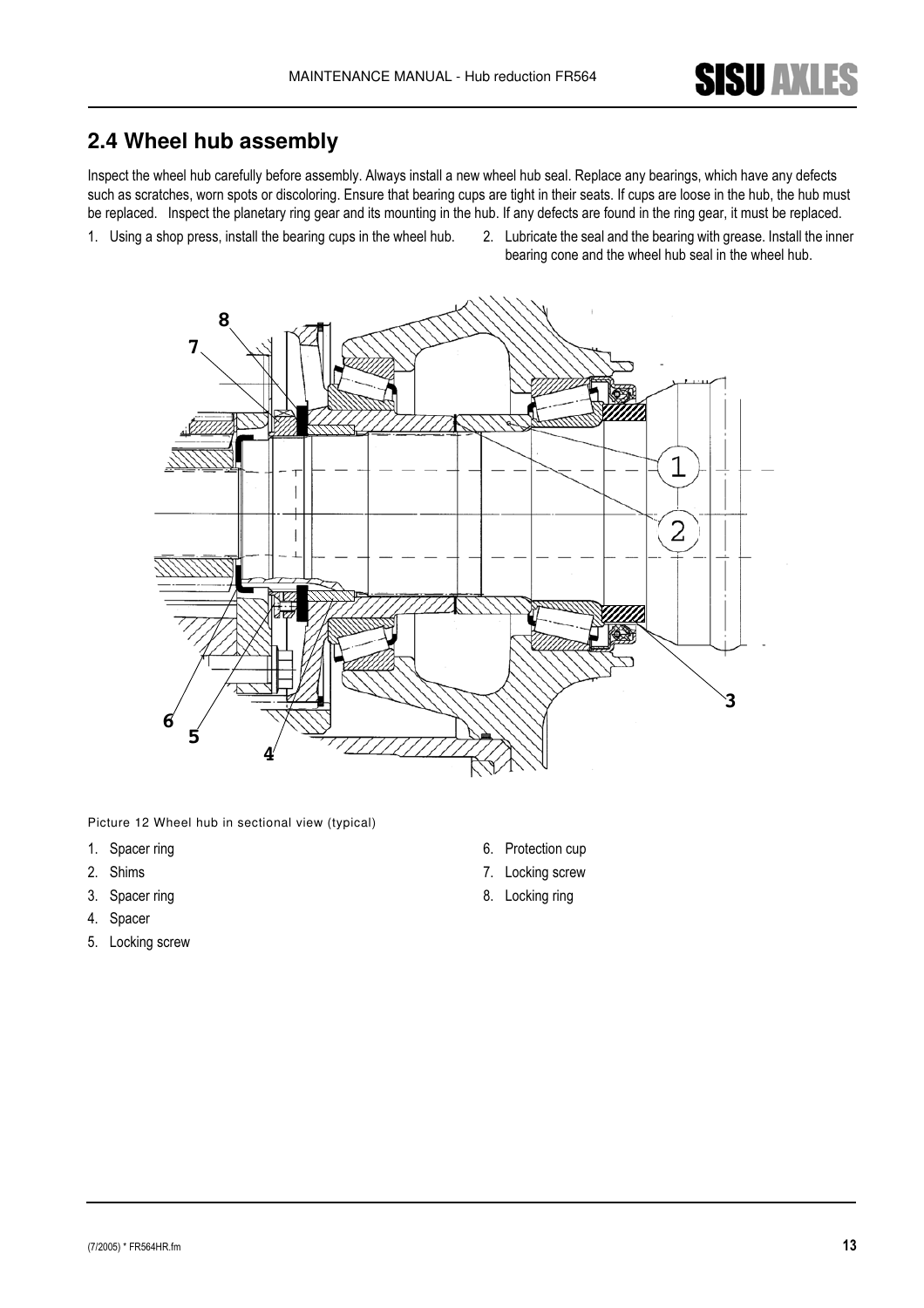#### **2.4.1 Installing of the wheel hub seal**

# **Note!**

Following installing tools should be used when driving the new seal into it's place • Seal 591122-12702 with tool 7543-071-020.

*No sealing compound is allowed to use in installing.*

This seal type has rubber coated outer and inner perimeter surfaces for sealing.

*Use Klüberplus S 06-100 assembly gel 595760-00110 for lubrication of seal outer and inner perimeters when installing.*

1. Install seal 5 in Picture 11 carefully in workshop press with special tool.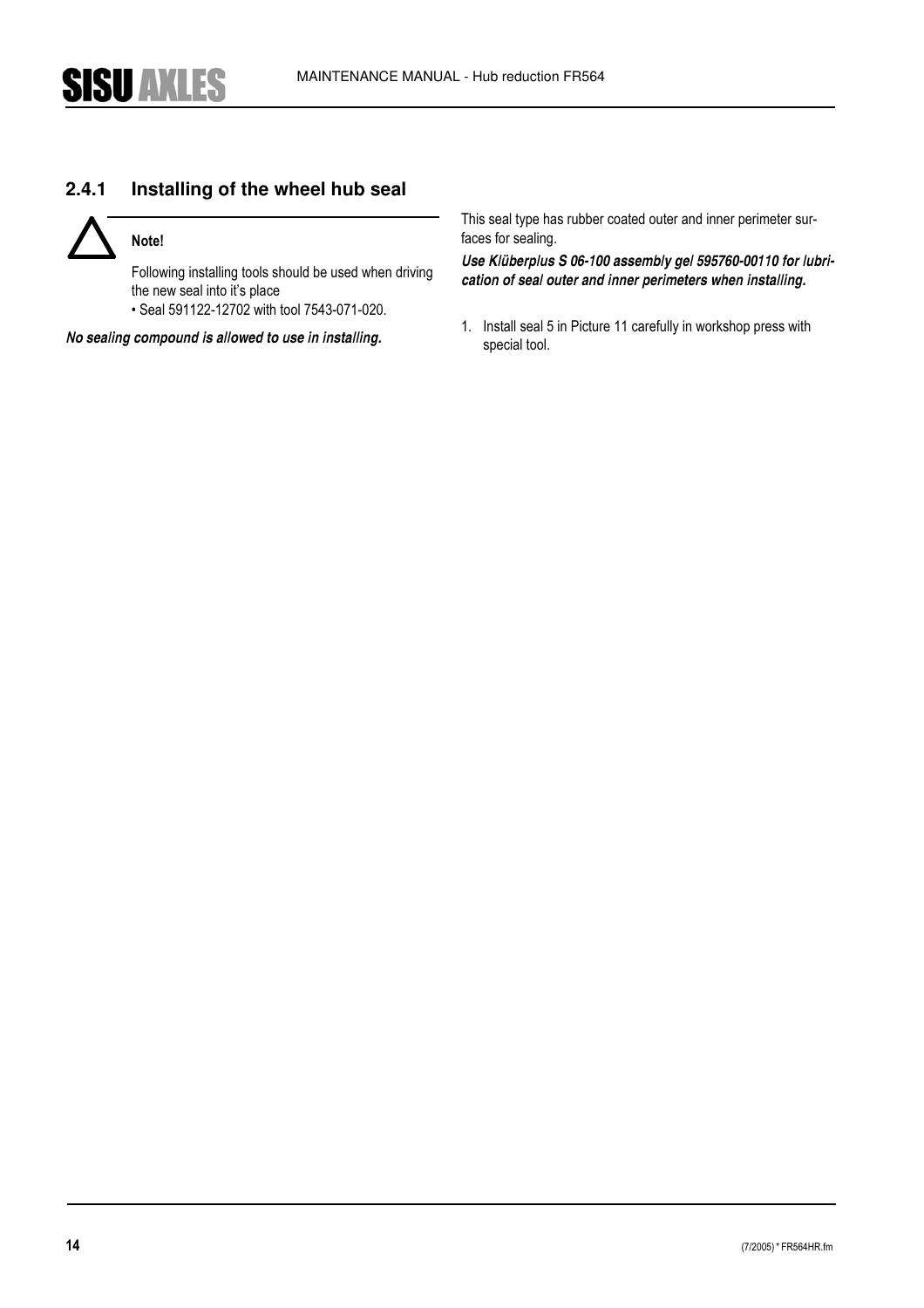#### **2.4.2 Wheel hub installation**

1. Install the spacer ring, 4 in Picture 11, onto axle tube if it was removed. Use Weiconlock AN 306-38 or equivalent locking compound between the ring and axle tube.



#### **Note!**

Heat the spacer ring max. up to 80°C temperature prior installation.

- 2. Lubricate the inside perimeter of the cassette type seal, if not done before.
- 3. Lift the wheel hub with installed inner bearing and cassette seal onto the axle tube.



#### **Note!**

Push the wheel hub carefully home. Pay special attention to alignment. If the cassette seal does not go properly onto spacer ring, there is potential risk of seal damage.



Picture 13 Wheel hub installation

4. Install the ring gear hub with installed ring gear and outer hub bearing cone.



## **Note!**

Install the spacer ring, 4 in Picture 12, prior wheel hub installation, if the spacer has been removed earlier.



Picture 14 Ring gear hub installation

5. Install locking plate 8 and locking nut 7 in Picture 12 and tighten the locking nut slightly by wrench No. 7543-050-020.



Lubricate locking nut threads before installation.



Picture 15 Ring gear installed

6. Perform wheel hub bearing adjustment according instructions.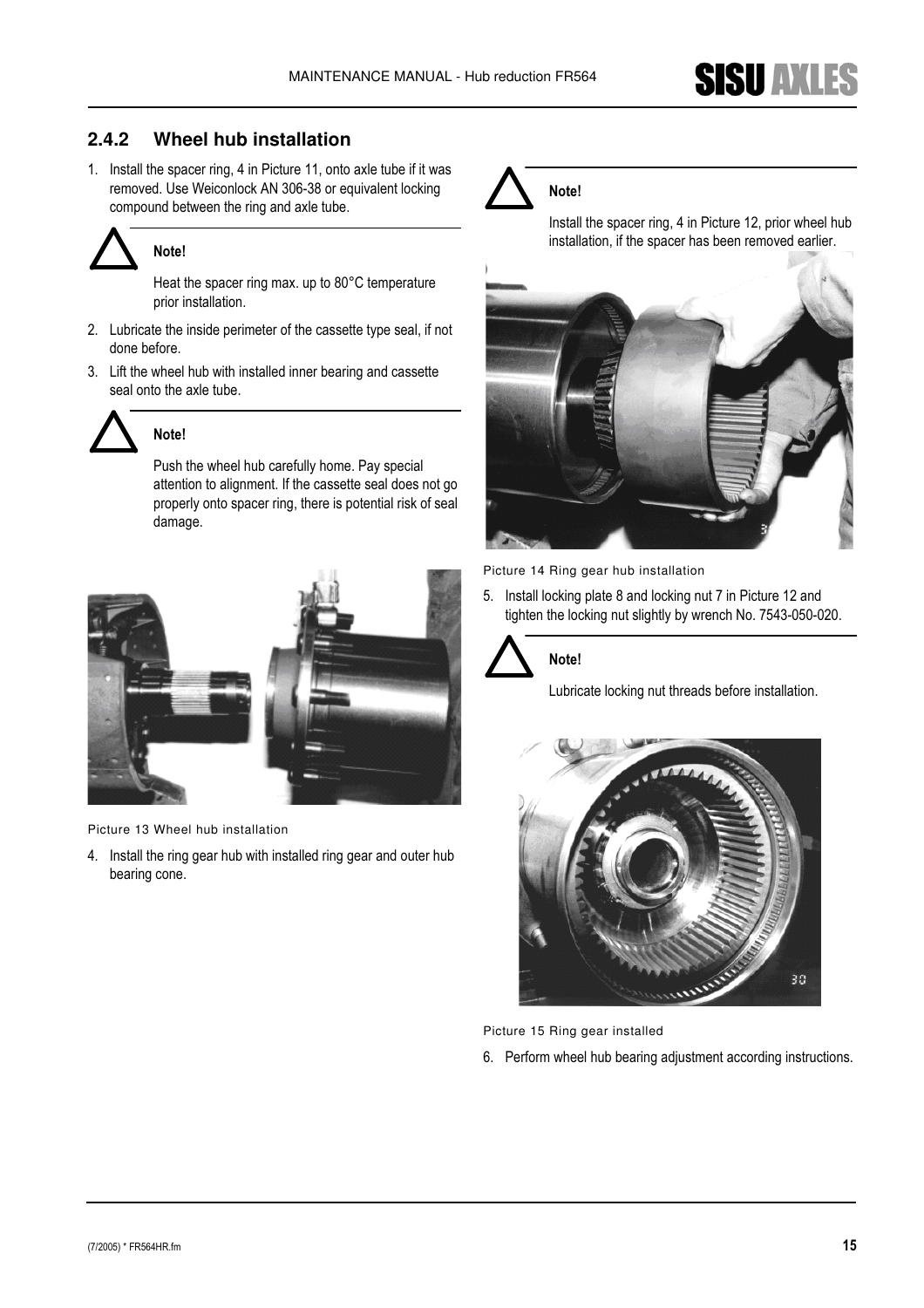#### **2.4.3 Wheel hub bearing adjustment**

Adjust the wheel hub bearing as follows:

- 1. Tighten the adjusting nut, 7 in Picture 12 with tool No. 7543- 050-020 to 250 Nm [185 lb.-ft.] torque while rotating the hub.
- 2. Check the bearing clearance/preload with a dial indicator. Attach the dial indicator by its magnetic holder to the hub and place the tip of the gauge against the ring gear hub. Move the hub in the direction of the axle while turning it back and forth and read the clearance on the dial.
- 3. If the clearance is over 0.05 mm, [0.002 inches] remove the wheel bearing locking nut and remove the ring gear hub with the outer hub bearing inner race. Remove the shims to reduce the thickness of the shims so that the correct installing preload/ clearance from -0.05 to +0.03 mm [-0.002 to 0.001 inches] can be achieved.



#### **Note!**

If the hub rotation stops while torquing the nut, remove the wheel bearing adjusting nut and remove the ring gear hub with the outer hub bearing inner race and insert some additional shim(s).

- 5. Tighten the wheel hub bearing locking nut to 1000 Nm [738 lb. ft.] torque while rotating the hub.
- 6. Check the wheel hub rolling torque. It must be  $8 \pm 2$  Nm [4.4 -7.4 lb.] when measured by a torque wrench in the middle of the wheel hub cover (a special fixture is required). If the rolling torque is not correct, add or remove shims as required.
- 7. Then loosen the nut only so that the longer one of the locking screws can be installed in one of the two thread holes (M8) so that the tip of the longer locking screw, 8 or 9 in Picture 7 goes to the either hole in the locking plate 6.

## **Note!**

Use locking compound 95752-10010 in locking screw threads.

8. Tighten the locking screws to 12 Nm [9 lb.-ft] torque.

4. Repeat this until the wheel hub rotates freely.

The rolling torque measurement can be done also by a spring scale and a piece of the string around the wheel hub circumference (43 - 71 N [9.7 - 16.0 lb.], in Picture 16) or from the wheel bolt circumference (34 - 56 N [7.6 - 12.6 lb.], in Picture 17).



Picture 16 Measuring of rolling torque with spring scale on



Picture 17 Measuring of rolling torque with spring scale on wheel bolt circumference



**Note!**

This measurement shall be done with rotating hub.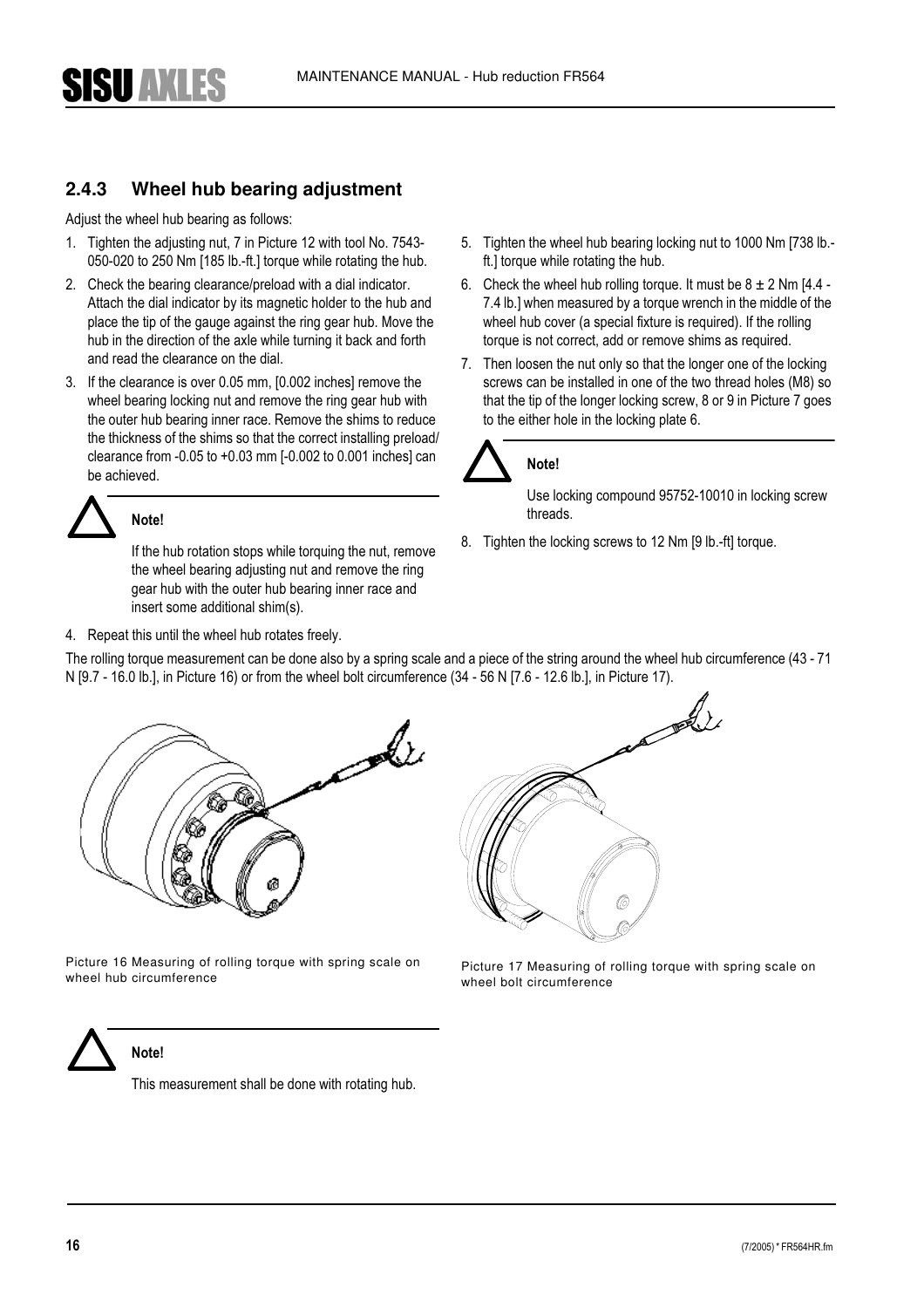#### **2.4.4 Wheel hub bearing clearance check in the vehicle**

- 1. Jack the wheel to be checked up and place a support stand under the axle.
- 2. Drain the hub reduction oil into a suitable container.
- 3. Remove hub reduction cover and pull the planetary carrier out.
- 4. Check the bearing clearance/preload with a dial indicator. Attach the dial indicator by its magnetic holder to the hub and place the tip of the gauge against the ring gear hub. Move the hub in the direction of the axle while turning it back and forth and read the clearance on the dial.



Picture 18 Wheel hub bearing clearance check (typical)

- 5. If the clearance is over 0.05 mm, [0.002 inches] remove the wheel bearing adjusting nut and remove the ring gear hub with the outer hub bearing inner race. Remove the adjusting shims to reduce the thickness of the shims so that the correct installing preload/clearance from -0.05 to +0.03 mm [-0.002 to 0.001 inches] can be achieved.
- 6. Install the planetary carrier.



## **Note!**

Rotate the planetary back and worth while pushing the planetary in, so that gear teeth mesh into each other.

- 7. Replace O-ring, 3 and install the cover, 6 with screws 8 in Picture 11 and tighten screws to 16 Nm torque.
- 8. Fill recommended oil into the hub reduction trough level plug, 1 in Picture 19 opening up to rim level.
- 9. Tighten both plugs to 50 70 Nm torque.

10. Install the wheel, lower it to ground and remove the axle stand. Check the wheel hub bearing clearances in all other wheels.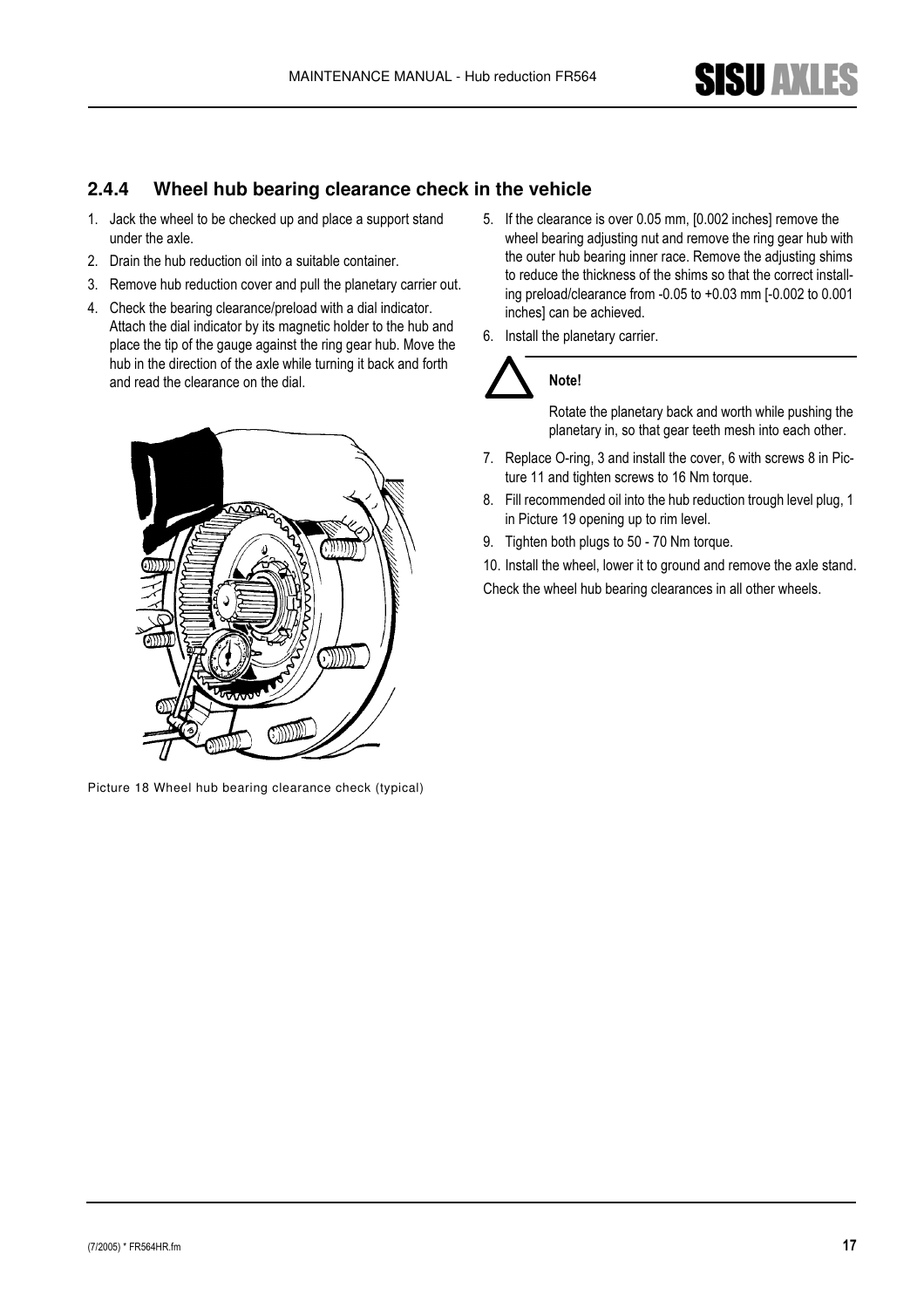## **2.5 Planetary Gear Assembly installation**

- 1. Install the protection cup, 16 in Picture 7 onto axle tube end over the threads.
- 2. Install the axle shaft complete with sun gear, 17 in Picture 7 inside the axle tube.
- 3. Lift pre-assembled planetary gear, 1in Picture 7 into wheel hub cavity.



#### **Note!**

**Note!**

Rotate the planetary back and worth while pushing the planetary in, so that gear teeth mesh into each other.



Install the hub cover so, that the drain plug hole will be aligned with one cavity in the planetary carrier.

- 4. Replace O-ring, 3 and install the cover, 6 with screws 8 in Picture 11 and tighten screws to 16 Nm torque.
- 5. Fill recommended oil into the hub reduction trough level plug, 1 in Picture 19 opening up to rim level.
- 6. Tighten both plugs to 50 70 Nm torque.





Replace always plug sealing rings, 9 in Picture 11.



Picture 19 Hub reduction oil plugs



BRAKE07

Picture 20 Wheel nut tightening sequence

Check that the wheel nuts and bolts are clean and undamaged. Lubricate the bolt threads with a little oil. The tightening torque of the nuts is 550.. 650Nm. Check the tightness of the nuts again at the latest after one day's driving.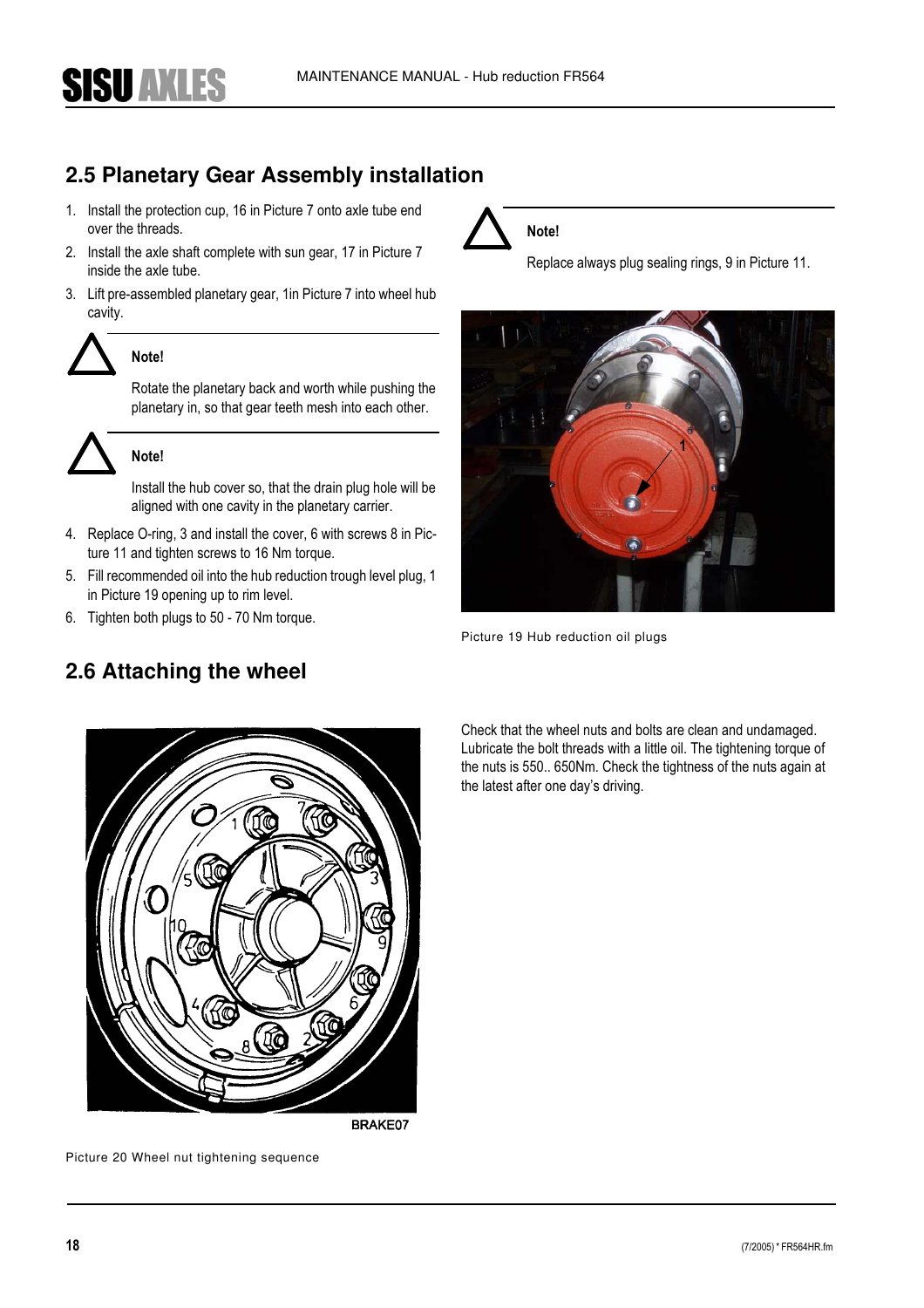## **3 Lubrication**

### **3.1 Oil Recommendation**

Lubricants used shall be extreme pressure gear oils that meet the requirements of API (American Petroleum Institute) gear oil classification GL-5.

The use of synthetic oil is preferred in extreme low and high ambient temperatures. The used oil type shall be in low temperature conditions "full synthetic" SAE 75w-90 and in very hot conditions SAE 140 offering good viscosity index values.

Viscosity according to prevailing ambient temperature shall be as follows:



### **3.2 Oil temperatures in operating conditions**

Oil suppliers define allowed operating temperatures for their various oil types, which shall not be exceeded.

Good thermal stability shall be considered as an oil selection criteria.

Typical axle temperature values measured in operating conditions can reach 80-100°C, in extreme conditions 120°C. Temperatures continuously over 100°C require normally an adequate oil cooling system to be applied.

## **3.3 Oil change intervals**

Oil change intervals shall be monitored in extreme conditions by oil analysis. In case of high metal content or decreased lubrication properties oil change intervals shall be reduced. Warranty will not cover damages caused by poor lubrication in case of using reduced oil quality.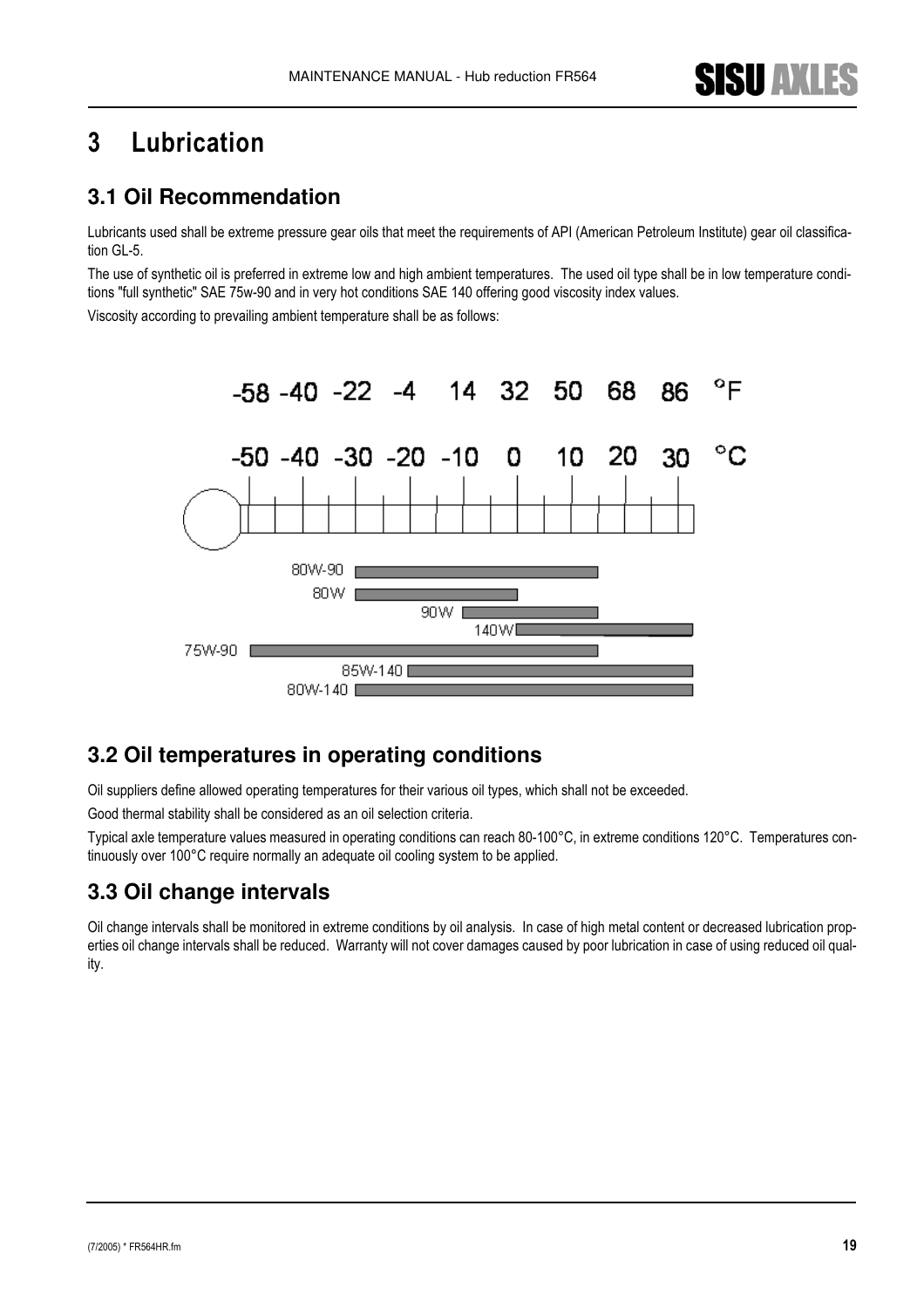## **4 Technical data**

#### **Wheel Hub**

| Oil volume approx. std., hub (13 & 16 ton axles)  |                     | 1.5 ltrs (3.2 Pints)   |  |
|---------------------------------------------------|---------------------|------------------------|--|
| Oil volume approx. cooled hub (13 & 16 ton axles) |                     | 2.5 ltrs (5.3 Pints)   |  |
| Oil volume approx. cooled hub (20 ton axles)      |                     | 3.0 Itrs (6.3 Pints)   |  |
| Wheel hub bearing clearance                       | 0, 00, 05           | mm                     |  |
| Wheel hub bearing clearance wear limit            | 0.1                 | mm                     |  |
| <b>Tightening torques</b>                         |                     |                        |  |
| Wheel hub nut                                     | 1000                | Nm                     |  |
| Wheel hub nut locking screws                      | 12                  | Nm (locking compound)  |  |
| Planet wheel shaft locking plate screws           | 45                  | Nm (locking compound)  |  |
| Wheel hub cover screws                            | 16                  | Nm                     |  |
| Wheel nut                                         | 550650              | Nm                     |  |
| Oil plugs                                         | 5070                | Nm                     |  |
| <b>Locking compounds</b>                          |                     |                        |  |
| Screws                                            | 95752-10010         | Loctite 243 or similar |  |
| Spacer ring on axle tube                          | Weiconloc AN 306-38 | or equivalent          |  |
| Seal installation lubricant                       | 595760-00110        | Klüberplus S 06-100    |  |

## **5 Special tools**

Wheel hub wrench 7543-050-020

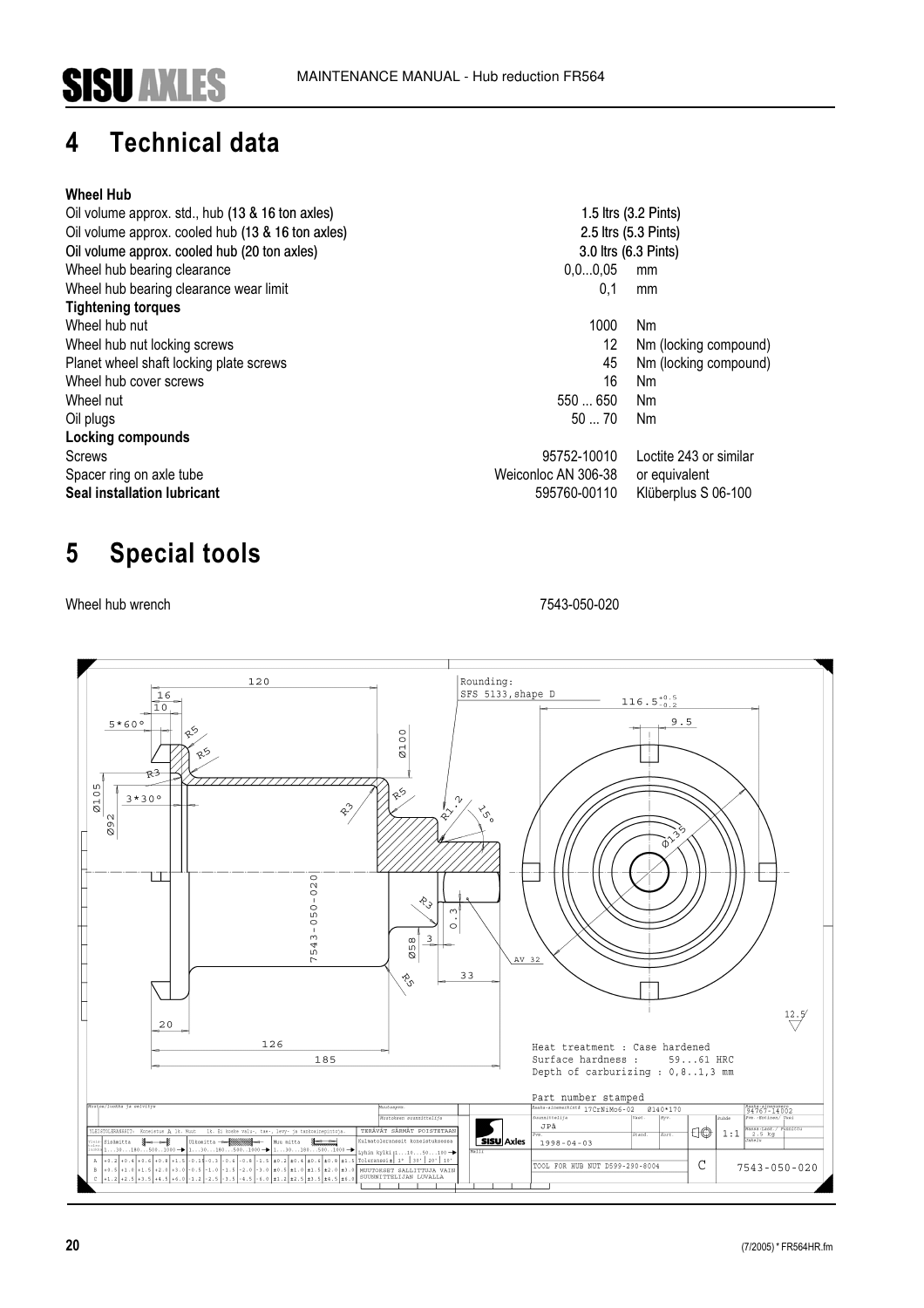

## **5.1 Locally manufactured tools**



Picture 21 Installation tool (7543-071-020) for hub seal 591122-12702